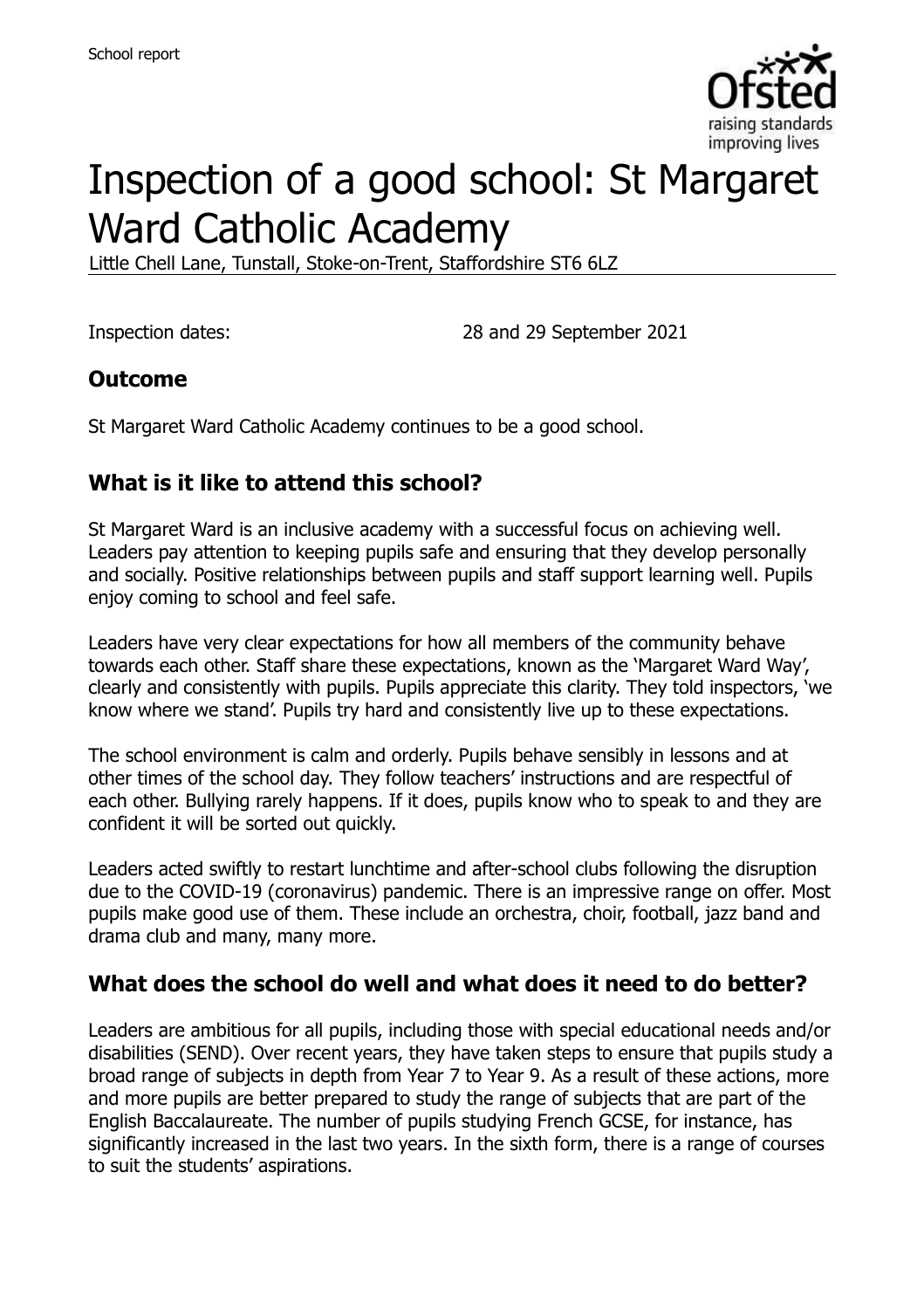

Pupils with SEND learn the same curriculum as their peers. These pupils have an individual 'pupil passport'. This passport sets out how adults can best support them. Teachers use this information well in lessons. As a result of these approaches, pupils with SEND achieve well.

Curriculum leaders ensure that pupils learn content in a logical order. For instance, in mathematics, pupils get lots of practise plotting coordinates before learning how to draw line graphs. This logical order helps to build pupils' confidence in a range of subjects.

Teachers give pupils regular opportunities to answer questions about topics that they have learned before. Pupils told us that this is helping them to remember content they have learned in the past. Teachers explain subject content clearly and are knowledgeable about their subjects. In the sixth form, they correct students' misconceptions well. However, in Years 7 to 9, teachers do not check pupils' understanding within lessons well enough. This means that teachers do not always know when and why pupils are stuck. As a result, some pupils do not get the help they need quickly enough. This slows their learning.

When pupils join the school, leaders check how well they can read. Leaders use this information to identify pupils with specific reading difficulties or those who are at the early stages of reading. Leaders then make sure that these pupils get the help they need from well-trained adults. This support helps pupils to become more confident readers.

Pupils' positive behaviour in most lessons ensures that very little learning time is lost. They focus on their work and cooperate well. For example, pupils showed great maturity in a French lesson as they practised speaking the phrases they were learning while moving, without fuss, around a busy classroom.

The school's 'Touching Hearts' curriculum is a strength of the school. It develops pupils socially and personally. As part of this curriculum, pupils learn about different faiths and beliefs. There is a strong emphasis on mutual respect and tolerance. This prepares pupils well for life in modern Britain. In addition, the 'Touching Hearts' curriculum builds year on year so that pupils get the information they need at the right time. For example, to help pupils in Year 8 think about future careers, they meet with many local employers. In the sixth form, students enjoy a wide range of carefully planned activities that help prepare them for their next steps. All students, for instance, complete a qualification in public speaking in preparation for university.

Leaders and those responsible for governance support the well-being of staff and pupils. They feel supported in managing their workload. Staff are proud to work at the school.

# **Safeguarding**

The arrangements for safeguarding are effective.

Staff are knowledgeable about the signs of abuse. They have a strong understanding of the school's safeguarding procedures. Leaders ensure that staff pass on any concerns about a pupil quickly. When pupils need help, leaders take swift action.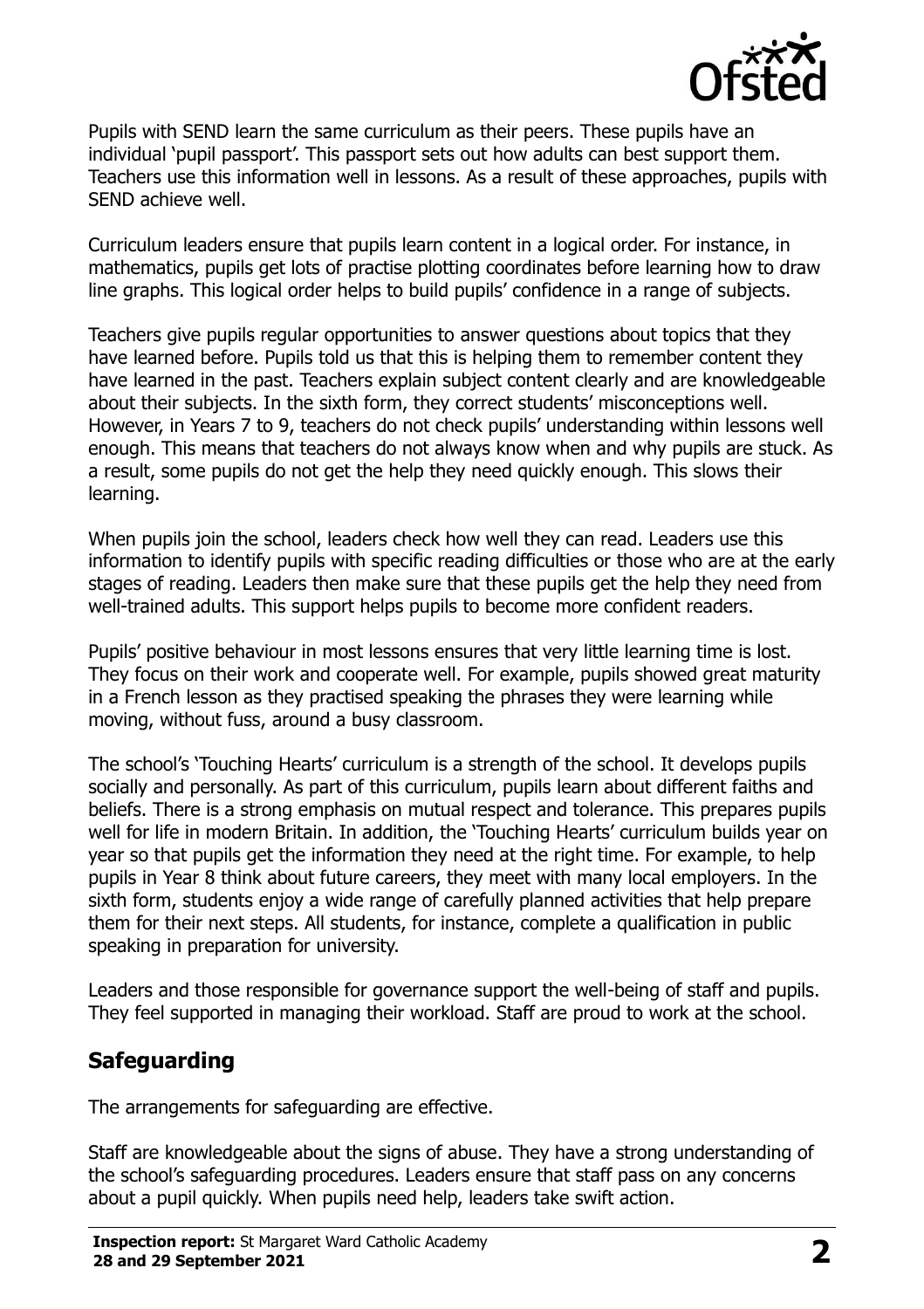

Leaders are acutely aware of the local risks to pupils. They ensure that pupils get the support and information they need to help them keep safe. For example, pupils learn about the dangers of county lines and gang activity.

# **What does the school need to do to improve?**

# **(Information for the school and appropriate authority)**

■ Teachers do not check pupils' understanding within lessons well enough. This means that teachers do not always know when pupils are stuck or have gaps in their knowledge. Leaders should ensure that teachers know how to systematically check learning in their subjects so that they can identify gaps in learning and give pupils the help they need.

# **Background**

When we have judged a school to be good, we will then normally go into the school about once every four years to confirm that the school remains good. This is called a section 8 inspection of a good or outstanding school, because it is carried out under section 8 of the Education Act 2005. We do not give graded judgements on a section 8 inspection. However, if we find evidence that a school would now receive a higher or lower grade, then the next inspection will be a section 5 inspection. Usually this is within one to two years of the date of the section 8 inspection. If we have serious concerns about safeguarding, behaviour or the quality of education, we will deem the section 8 inspection as a section 5 inspection immediately.

This is the second section 8 inspection since we judged the predecessor school, St Margaret Ward Catholic School and Arts College, to be good in February 2013.

# **How can I feed back my views?**

You can use [Ofsted Parent View](https://parentview.ofsted.gov.uk/) to give Ofsted your opinion on your child's school, or to find out what other parents and carers think. We use information from Ofsted Parent View when deciding which schools to inspect, when to inspect them and as part of their inspection.

The Department for Education has further quidance on how to complain about a school.

If you are the school and you are not happy with the inspection or the report, you can [complain to Ofsted.](https://www.gov.uk/complain-ofsted-report)

#### **Further information**

You can search for [published performance information](http://www.compare-school-performance.service.gov.uk/) about the school.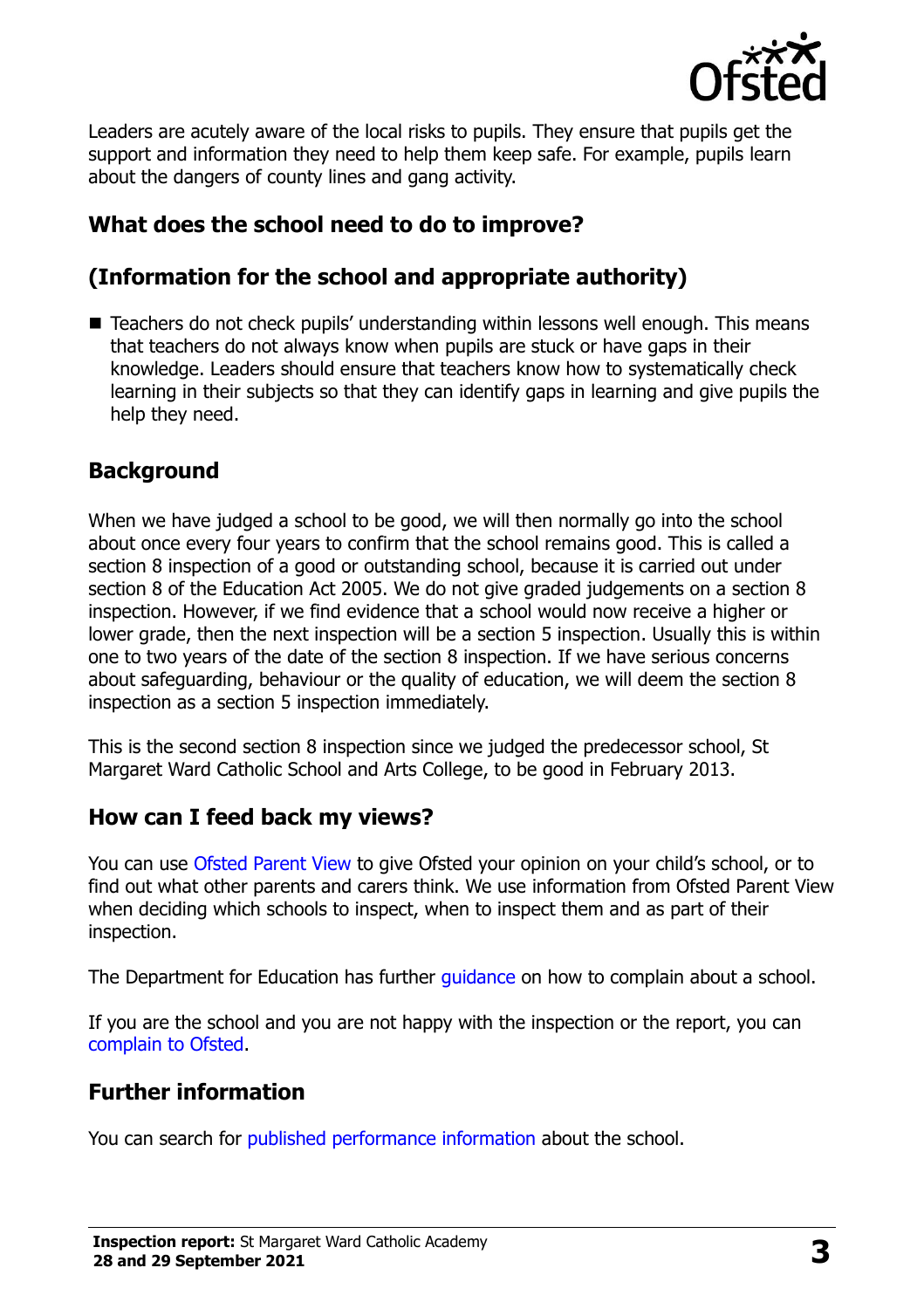

In the report, '[disadvantaged pupils](http://www.gov.uk/guidance/pupil-premium-information-for-schools-and-alternative-provision-settings)' refers to those pupils who attract government pupil premium funding: pupils claiming free school meals at any point in the last six years and pupils in care or who left care through adoption or another formal route.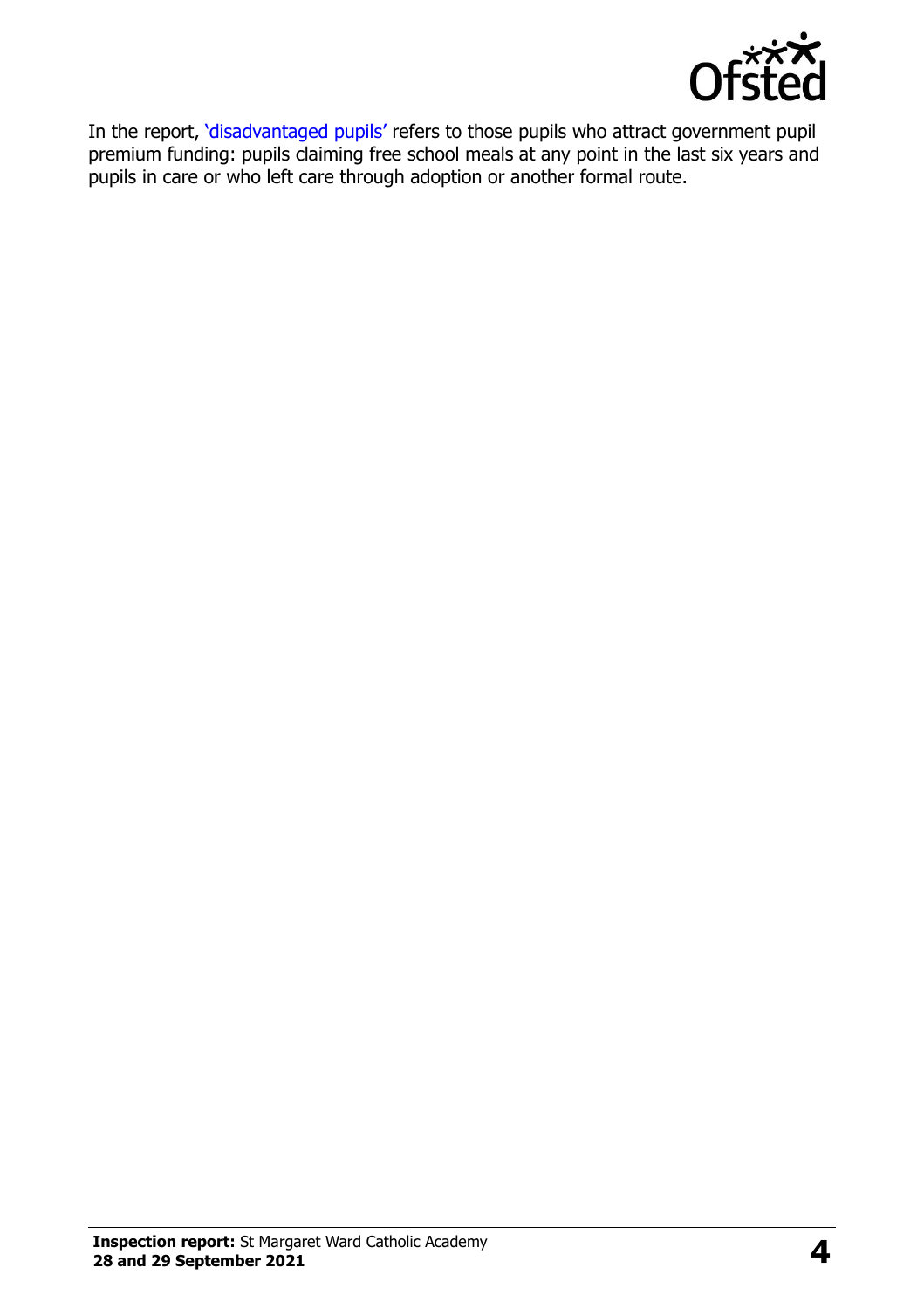

#### **School details**

| Unique reference number                            | 140149                                                               |
|----------------------------------------------------|----------------------------------------------------------------------|
| <b>Local authority</b>                             | Stoke-on-Trent                                                       |
| <b>Inspection number</b>                           | 10199734                                                             |
| <b>Type of school</b>                              | Secondary Comprehensive                                              |
| <b>School category</b>                             | Academy converter                                                    |
| Age range of pupils                                | 11 to 18                                                             |
| <b>Gender of pupils</b>                            | Mixed                                                                |
| <b>Gender of pupils in sixth-form</b><br>provision | Mixed                                                                |
| Number of pupils on the school roll                | 1134                                                                 |
| Of which, number on roll in the sixth<br>form      | 132                                                                  |
| <b>Appropriate authority</b>                       | Board of trustees                                                    |
| <b>Chair of trust</b>                              | <b>Gillian Meller</b>                                                |
| <b>Principal</b>                                   | Dominic McKenna                                                      |
| Website                                            | http://www.stmargaretward.co.uk/                                     |
| Date of previous inspection                        | 20 October 2020, under section 8 of the<br><b>Education Act 2005</b> |

#### **Information about this school**

- The school uses three registered alternative providers and one unregistered alternative provider.
- The school is within the Catholic Diocese of Birmingham. Its most recent section 48 inspection took place in November 2019.

# **Information about this inspection**

- This was the first routine inspection the school received since the COVID-19 (coronavirus) pandemic began. Inspectors discussed the impact of the pandemic with the school, and have taken that into account in their evaluation.
- Inspectors met with the principal, vice principal and other senior leaders. They met with representatives of governance, including the chair of the trust board and the chair of the local academy committee.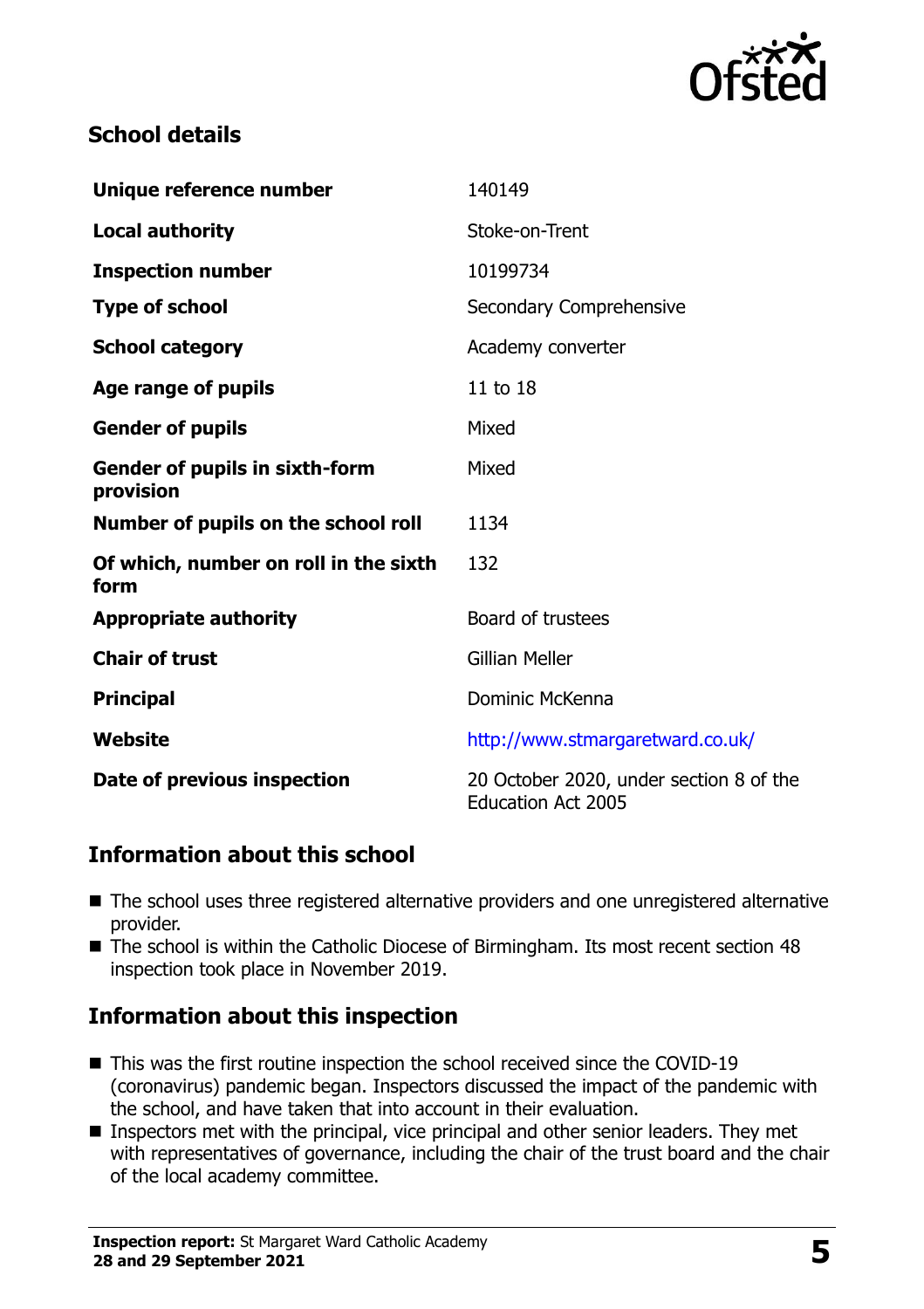

- Inspectors did deep dives in English, mathematics and French. For each deep dive, inspectors met with curriculum leaders and teachers, visited a sample of lessons, reviewed pupils' work and spoke with some pupils about their learning.
- Through discussions with leaders, pupils and staff, inspectors considered how effectively pupils are safeguarded. They also looked at documents related to safeguarding, including records of pre-employment checks carried out before staff are appointed. They also observed informal times of the day to evaluate safeguarding arrangements and pupils' behaviour.
- Inspectors spoke to staff about behaviour and workload in the school.
- Inspectors considered 47 responses to Ofsted's online questionnaire, Parent View. This included 31 free-text comments. Inspectors also looked at 56 staff responses and 178 pupil responses to Ofsted's surveys.

#### **Inspection team**

Christopher Stevens, lead inspector Her Majesty's Inspector

Chris Pollitt **Her Majesty's Inspector**